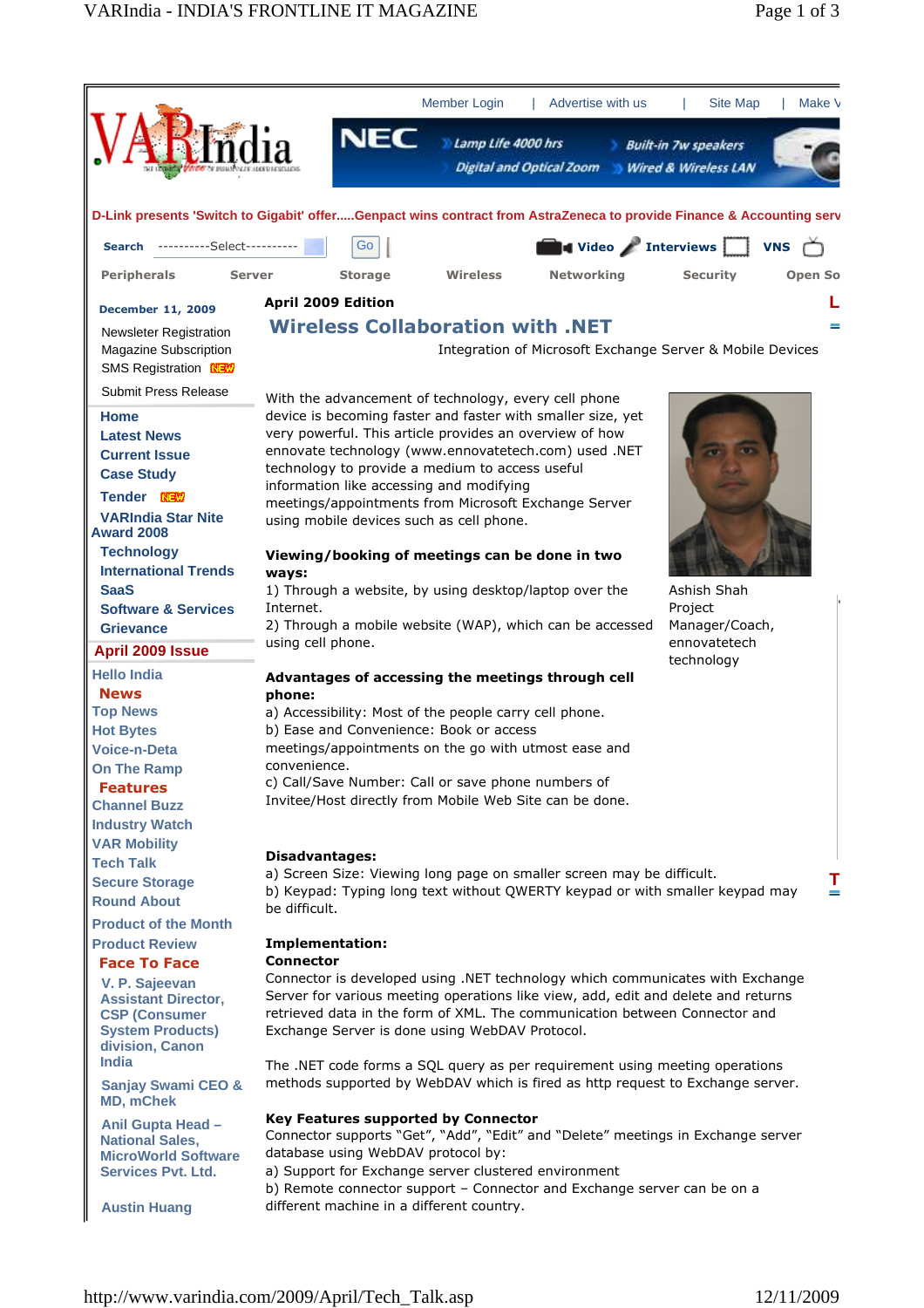**Regional Head –**  c) Security support through SSL **Sales, SAARC &**  d) Exchange Server 2000/2003/2007 support **APAC, Transcend James Ho Managing Director, Asia Pacific, Hitachi GST Tushar Sighat Vice-President – Operations,**  <?xml version=\1.0\?> **Cyberoam (India)** <g:propertyupdate xmlns:g='DAV:' Replay <g:set><g:prop> find out & win the geekiest </g:prop></g:set> </g:propertyupdate> phone in town etc. are retrieved using LDAP (Lightweight Directory Access Protocol). **Click to Start Mobile Website** GALA) **TATA** and Ringtones, etc. J. **Challenges**  uses WebDAV

e) Caching – Connector will use data from cache. Also capable of fetching data from exchange server, if required – for example, if any meeting data gets changed. f) Works with Form-Based-Authentication on Exchange Server Example: If one wants to add a meeting on 3rd September, 2008 from 10AM to 11AM with subject as "Test", then HTTP request contains XML query as shown below and uses WebDAV method "PROPPATCH" in HTTP request. xmlns:e='http://schemas.microsoft.com/exchange/' xmlns:mapi='http://schemas.microsoft.com/mapi/'f xmlns:cal='urn:schemas:calendar:' xmlns:mail='urn:schemas:httpmail:'> <g:contentclass>urn:content-classes:appointment</g:contentclass> <e:outlookmessageclass>IPM.Appointment</e:outlookmessageclass> <mail:subject>Test</mail:subject>" + <cal:dtstart dt:dt='dateTime.tz'>3rd September 08, 10 AM in UTC</cal:dtstart> <cal:dtend dt:dt='dateTime.tz'3rd September 08, 11 AM in UTC</cal:dtend> <cal:alldayevent dt:dt='boolean'>0</cal:alldayevent> <cal:responserequested dt:dt='boolean'>1</cal:responserequested> <cal:reminderoffset dt:dt='int'>900</cal:reminderoffset> <cal:instancetype dt:dt='int'>0</cal:instancetype> <cal:busystatus>BUSY</cal:busystatus> <cal:meetingstatus>CONFIRMED</cal:meetingstatus> <mapi:finvited dt:dt=\"boolean\">1</mapi:finvited> Connector is developed in such a way that any third-party application can communicate using HTTP request for retrieving meetings/appointments along with invitees and their details. The details like phone numbers, display names, email id,

Mobile website refers to the access of wireless data services using mobile devices such as cell phone, PDA, and other portable gadget connected to a mobile telecom network. A mobile website can be browsed by enabling WAP (website is made using ASP.NET as backend and XHTML as front-end), this mobile website connects to the exchange server via Connector to show/add/edit/delete meetings.

Mobile website can be accessed by Internet, WAP/Blackberry services, GPRS (General Packet Radio Service) enabled Cell Phone/Cell Phone connected to Internet over Wi-Fi (Wireless Fidelity).

While conventional thinking is that mobile web or mobile Internet means access to traditional Internet using a mobile phone or device, and that is not true. The mobile web differs from traditional Internet by offering advantages of MMS, Text Messaging

a) Integration: Integration of Exchange and WebDAV is challenging as help is not available on practical examples with WebDAV and .NET. One has to do detailed study of how Exchange explorer works (which is a tool provided by Microsoft) and

b) Time Zone Support with Day Light Saving – Ready-made day light saving class is not available for offset calculations, so development is required to convert date and time from one time zone to another time zone with day light saving support. c) Optimization – Displaying 4,000 meetings in 20 seconds time frame even with multiple HTTP requests can be achieved by optimizing code with caching functionality.

Advantages of using .NET/XHTML for WAP sites

a) Scalability – .NET technology renders the mobile page in runtime, i.e. it displays